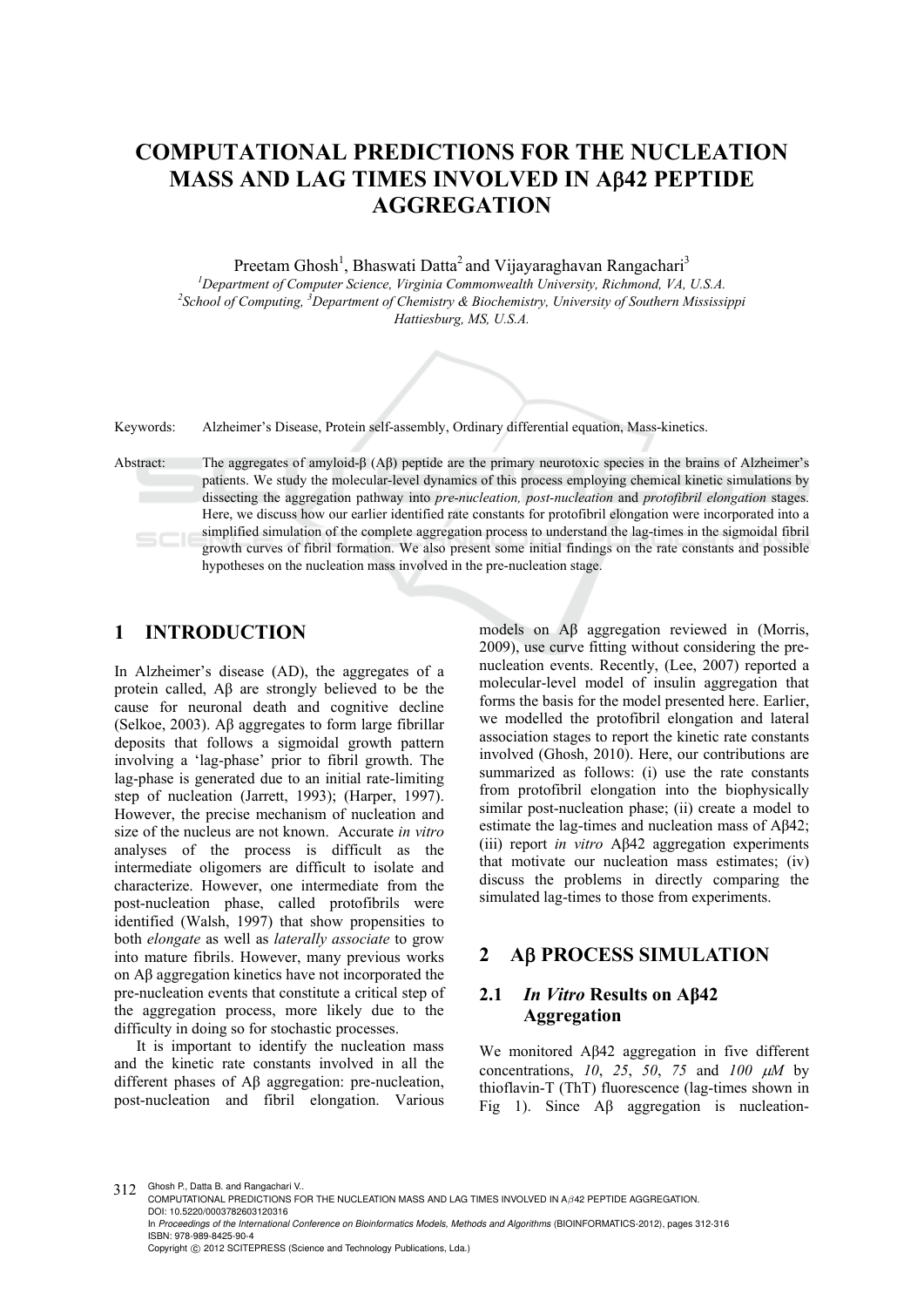dependent, increase in concentration decreases the lag-time besides increasing the rate of aggregation. Hence, we observed the least lag-time for  $100 \mu M$ followed by 75, 50, 25 and 10  $\mu$ M concentrations respectively. In addition, there was *an inverse linear correlation between the logarithm of Aβ42 concentration and the corresponding lag-time as shown in Fig 1*. This observation was later used to accurately characterize the Aβ42 nucleation mass based on the simulated lag-times.



Figure 2: Reactions towards fibril formation.

#### **2.2 Modified Model on Aβ Aggregation**

Here, we adapt the insulin aggregation model in (Lee, 2007) for the Aβ42 system. We characterize the pathway using biochemical reactions, compute the reaction fluxes and formulate the differential equations for each oligomer concentration as a function of time. Solving the set of homogeneous ODEs allow us to study the temporal dynamics of each oligomer. Fig 2 shows the modified set of reactions considered in our simulation.

Here, *Ai*'s denote *i*-mers, *n* is the nucleation mass and *F* is a fibril. The following assumptions were made: *a*) monomer adds to *i*-mers until fibril formation; *b*) nucleation involves monomer addition as well as a structural change in the oligomer *An* (this conformational change is implicit); c) postnucleation events are faster, as the forward rate

constants for post-nucleation are much higher than those in 
$$
k_{m,i} = \frac{1}{2} k_{m,i} (1 + \frac{1}{\sqrt[3]{i}}); k_{\beta,i} = k_{\beta,1} \frac{1}{\sqrt[3]{i}}
$$
 pre-

nucleation (i.e., 
$$
k_{m_i,n+i}>>k_{m_i,i}
$$
) (a  $\sim 10^8$  fold difference  
\n $J_{m_i,i} = k_{m_i,i}A_1A_i - k_{m_i}A_{i+1}; \forall i = 1,..., n-1$   
\n $J_{j,b,i} = k_{j,b,i}A_iF - k_{j,b-}F; \forall i = 1,..., n-1$   
\n $\frac{dA_1}{dt} = -2J_{m_i,1} - \sum_{i=2}^{n-1} J_{m_i,i} - J_{j,b,1}$   
\n $\frac{dA_i}{dt} = J_{m_i,i-1} - J_{m_i,i} - J_{j,b,i}; \forall i = 2,..., n-1$   
\n $\frac{dF}{dt} = k_{m_i,n-1}A_1A_{n-1} - k_{m_i}F;$ 

was reported in (Lee, 2007)); d) the reverse reaction rate constants are assumed to be independent of size *i*, and abbreviated as  $k_{nu}$  and  $k_{fb}$ . e) since agitation drastically shortens the lag-times,  $k_{nu,i}$  and  $k_{fb,i}$  are assumed to be diffusion-limited; using the Stokes-Einstein equation, the diffusivity is proportional to the inverted cubic root of *i*, resulting in:

Hence, the reaction fluxes and differential equations can be derived as follows:

#### **2.3 Integrating Protofibril Elongation**

A complete simulation of the Aβ system requires an estimate of the following six parameters:  $k_{mu}$ ,  $k_{th}$ ,  $k_{nu}$ ,  $k_{rb}$ , *n* and *b*, where, *b* is the constant that maps ThT fluorescence to concentration estimates. It is impossible to try out different values for each of these variables to properly match the experimental plots due to the huge solution space. Hence we dissected the sigmoidal fibril-growth curve in (Ghosh, 2010) into: (i) pre-nucleation stage (ii) postnucleation stage and (iii) protofibril elongation stage. The pre- and post-nucleation stages are wellapproximated by the set of reactions shown in Fig 2. However, protofibril elongation stage needs to combine reactions from both post-nucleation and lateral association. This requires the estimation of two more rate constants: the forward and backward rate constants for the lateral association stage denoted by *kla* and *kla-* respectively. In our previous report (Ghosh et al., 2010), we estimated the postnucleation rate constants  $(k_{fb,l}, k_{fb-}, k_{la}$  and  $k_{la-})$ separately and verified them with *in vitro* experiments as follows:  $k_{fb,1} = 9.0 \times 10^3 (h^{-1}mM^1)$ ,  $k_{fb}$  $=4.5 \times 10^2$  (h<sup>-1</sup>),  $k_{la}=9.0 \times 10^{-1}$  (h<sup>-1</sup>mM<sup>-1</sup>),  $k_{la}=6.0 \times$  $10^{-3}$  (h<sup>-1</sup>). We next directly substitute the fibril elongation rate constants into our modified model to predict the lag-times.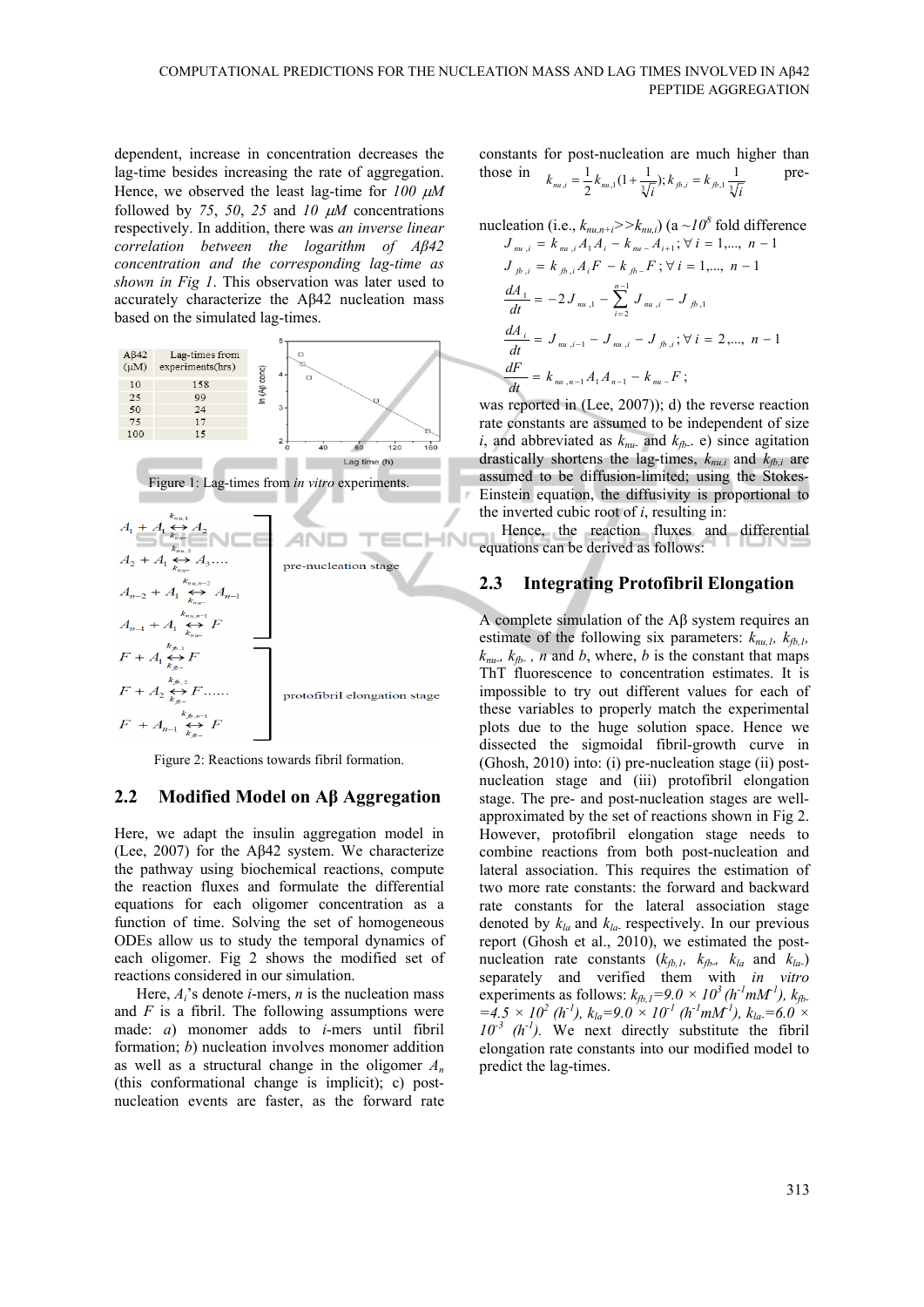### **3 RESULTS AND ANALYSIS**

Our model makes all possible oligomers in the *prenucleation stage* mathematically tractable due to the abstraction that any post-nucleation stage aggregate (starting from the nucleation mass itself, i.e.,  $A_n$ ) is treated as a fibril (i.e., *F*). However, this model does not consider the *length of the fibrils* as variables and hence cannot match the plateaus of the ThT fluorescence curves generated by experiments. This is because the fibrils of differing length will have different contributions on ThT intensity which cannot be directly captured using this model. Indeed, in Fig 4, we have mapped the concentration of *F* to ThT intensity for different initial Aβ concentrations, and each curve saturates at the same peak. This problem was circumvented by assuming different mapping constants in (Lee, 2007) to separate the peaks for different Aβ initial concentrations, which is not a biophysically correct assumption (as discussed in (Ghosh, 2010)). Thus, this model cannot implement an entirely accurate simulation of the pathway. In this paper, however, our main goal is to study the lag times in the pathway, and hence predict a working range for the nucleation mass. As our model in Fig 2 can accurately study the prenucleation stage oligomers, we will henceforth use it to study only the lag times in the aggregation pathway generated for different values of the nucleation mass (*n*).

Table 1: Lag-times (in hrs) from our simulation for various estimates of nucleation mass.

| Nucleation | 10              | 25             | 50                | 75                | 100             |
|------------|-----------------|----------------|-------------------|-------------------|-----------------|
| Mass       | $(\mu M)$       | $(\mu M)$      | $(\mu M)$         | $(\mu M)$         | $(\mu M)$       |
| $n=7$      | 39              | $\overline{9}$ | 5.3               | $\overline{4}$    | 3               |
| $n=8$      | 26              | 10             | 6.2               | 4.9               | $\overline{4}$  |
| $n=9$      | 43              | 10.9           | $\overline{\tau}$ | 5.5               | 4.5             |
| $n=10$     | 36.5            | 12             | $\overline{8}$    | 6.2               | $\overline{5}$  |
| $n=11$     | 23 <sup>°</sup> | 12             | 8.7               | 7 <sup>1</sup>    | 5.5             |
| $n=12$     | 12.2            | 8              | 5.2               | 4.2               | 3.9             |
| $n=13$     | 38              | $\overline{8}$ | 6.                | 5                 | 4.1             |
| $n=14$     | 21              | 7.8            | 6.8               | 5.1               | 4.9             |
| $n=15$     | 55              | 5              | 5                 | 5                 | $\overline{5}$  |
| $n=16$     | 37              | 6              | 6                 | 6                 | 6               |
| $n=17$     | 176             | 10             | 10                | 10                | 10              |
| $n=18$     | 38              | 9.             | $\tau$            | $\overline{\tau}$ | 7               |
| $n=19$     | 35              | 10             | 8                 | 8                 | 8               |
| $n=20$     | 30              | 11             | 10                | 10                | 10              |
| $n=21$     | 26              | 14             | 12                | 10 <sup>1</sup>   | 10 <sup>1</sup> |

#### **3.1 Lag Time Predictions**

In Table 1, we show the simulated lag times for different nucleation mass and initial Aβ concentration. In order to find the pre-nucleation rate constants along with the nucleation mass, we use the following scheme: estimate the rate constants that give the *maximum lag times* for each value of the nucleation mass. Note that, changing the rate constants further to achieve higher lag-times render the system of differential equations unstable.

Interestingly, the simulation shows 4 distinctly different regimes of lag times corresponding to 4 different pairs of rate constants in pre-nucleation (highlighted using different colors in Table 1). At the same time, this also characterizes four different regimes of nucleation masses associated with Aβ aggregation summarized as follows: *Regime 1:* n=7,8,9,10,11; *Regime 2:* n=12,13,14; *Regime 3:* n= 15,16,17; *Regime 4:* n= 18,19,20,21.

 The rate constants for each of these regimes are shown in Table 2. Note that the forward rate constants were fixed for each nucleation mass, while the backward rate constant were varied to achieve the highest lag times as reported in Table 1. The problem here is that each of the nucleation masses does allow us to find a pair of rate constants for the pre-nucleation stage. It is however, not possible to match the simulated lag times to that observed experimentally (as reported in Fig 1). We will discuss this problem in the next section.

.OGY PUBLIC ATIONS Table 2: Rate constants for prenucleation stage for various estimates of nucleation mass.

| <b>Nucleation Mass</b> | $k_{m,1}$ (h <sup>-1</sup> mM <sup>-1</sup> ) | $k_{mu}$ (h <sup>-1</sup> ) |
|------------------------|-----------------------------------------------|-----------------------------|
| $n=7$                  | $1.38 \times 10^{0}$                          | $9.5 \times 10^{-1}$        |
| $n=8$                  | $1.38 \times 10^{0}$                          | $5.6 \times 10^{-1}$        |
| $n=9$                  | $1.38 \times 10^{0}$                          | $3.7 \times 10^{-1}$        |
| $n=10$                 | $1.38 \times 10^{0}$                          | $2.3 \times 10^{-1}$        |
| $n=11$                 | $1.38 \times 10^{0}$                          | $1.9 \times 10^{-1}$        |
| $n=12$                 | $4.6 \times 10^{0}$                           | $2.9 \times 10^{-1}$        |
| $n=13$                 | $4.6 \times 10^{0}$                           | $2.8 \times 10^{-1}$        |
| $n=14$                 | $4.6 \times 10^{6}$                           | $7.0 \times 10^{-2}$        |
| $n=15$                 | $1.38 \times 10^{1}$                          | $1.4 \times 10^{-2}$        |
| $n=16$                 | $1.38\times10^{1}$                            | $1.0 \times 10^{-2}$        |
| $n=17$                 | $1.38 \times 10^{1}$                          | $1.0 \times 10^{-5}$        |
| $n=18$                 | $2.1 \times 10^{1}$                           | $1.1 \times 10^{-2}$        |
| $n=19$                 | $2.4 \times 10^{1}$                           | $1.1 \times 10^{-2}$        |
| $n=20$                 | $2.6 \times 10^{1}$                           | $1.5 \times 10^{-2}$        |
| $n = 21$               | $2.8 \times 10^{1}$                           | $1.2 \times 10^{-2}$        |



Figure 3: Close to linear semi-log plots.

However, as seen in Fig 1 (and also from other experiments in our lab consistently), the semi-log plot of the lag-times against initial concentration of Aβ is linear. So we used this property to figure out what values of nucleation mass are most feasible for the A $\beta$ 42 pathway. Note that n=10, 11 (in Regime 1) and n=12 (in Regime 2) are *close to linear* and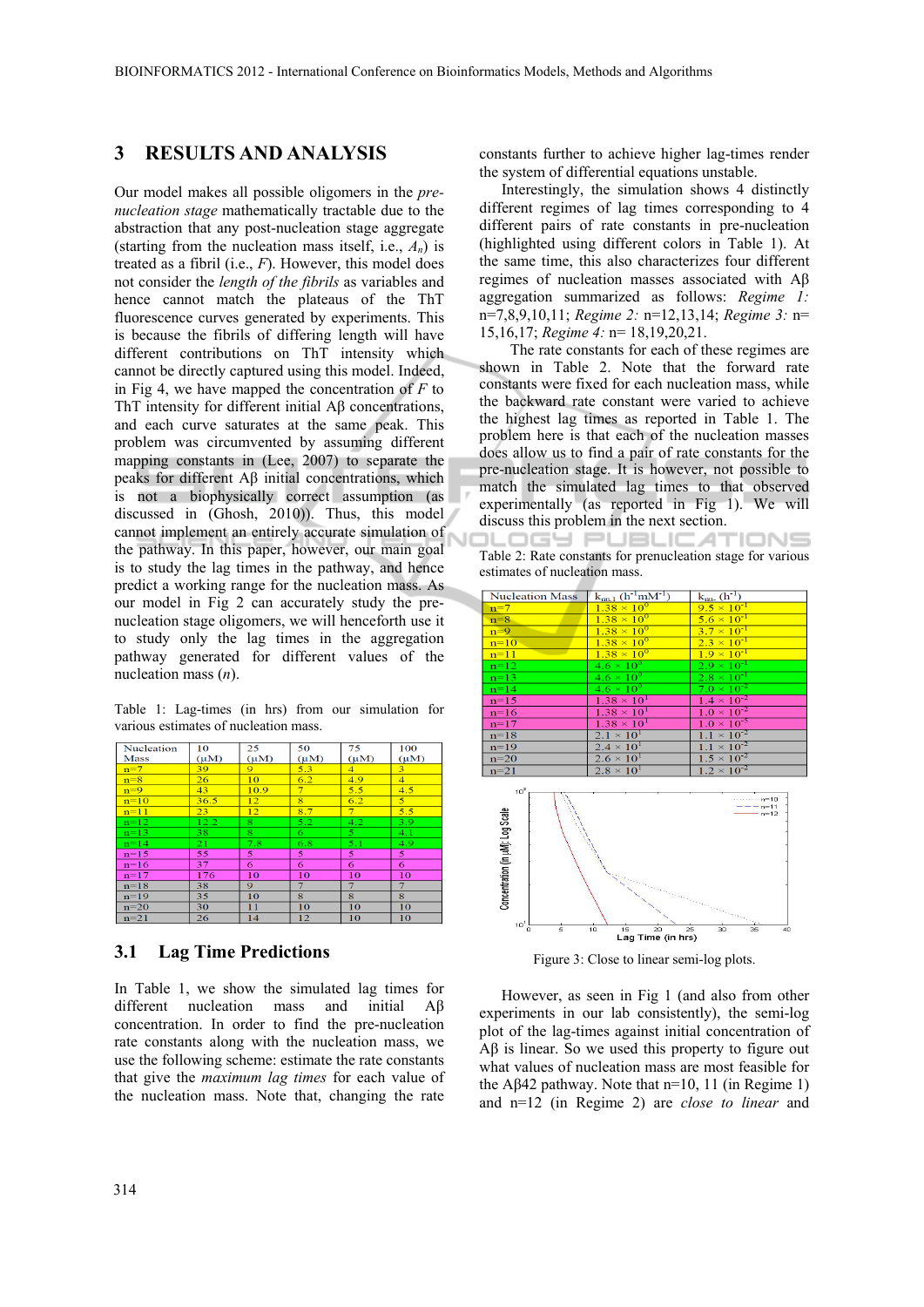hence may serve as good approximations of the nucleation mass (Fig 3). It was also observed in course of the simulations that an initial concentration of 10  $\mu$ M made the simulation erratic for a wide range of rate constants (because of increased dynamism and stochasticity in the system with lower molecular count of the species rendering the ODEs unstable). So, we generated these semi-log plots for the different regimes (data not shown) by removing the data points for  $10 \mu M$ . Indeed, these curves show a more stable relationship between the lag times and the initial concentrations, and we find close to linear behavior for  $n=10,11$  (in Regime 1),  $n=12,13$  (in Regime 2) and n=15,16,17 (in Regime 3).

The next question is whether 10,11,…,17 is the right range for the nucleation mass, or can we further reduce it? Fig 4 shows the concentration curve for *F* against time and different initial concentrations. One requirement for the rate constants reported above is that these curves *must saturate to the same peak* as expected mathematically. So we considered this to be another constraint that reduced the range of feasible nucleation masses to  $n=10, 11,...14$ . Note that  $n=15$ , 16, 17 did not allow the concentration curves to saturate (data not shown), and hence were ruled out as possible candidates for the nucleation mass.



Figure 4: Simulated fluorescence change curves for different initial concentrations with n=12.

#### **3.2 Can we Compare Simulated and Experimentally Observed Lag Times?**

The experimental ThT fluorescence plots show the *cumulative effect* of all oligomers of a certain size (and beyond). The results shown above plot the concentration of *F* which model the cumulative effect of all the nucleated oligomers in the pathway. However, it is assumed that *all nucleated oligomers* show up on the ThT curves (this is generally not the case from actual experiments). Hence, the lag times estimated from our model are lower than that seen experimentally. Also, it is not yet known what size

of oligomers actually show up ThT positive and hence the experimental estimates are at best the maximum limits of the lag times for each initial  $\text{A}\beta$ concentration. To get around this problem, we varied the rate constants to estimate the maximum possible lag times for each value of the nucleation mass. This is still an approximation of the actual system and needs further study. Ideally, we need to know what sizes of oligomers are considered ThT positive such that the experimental curves can be meaningfully compared to the simulated plots. The present paper, however, gives us a feasible range of nucleation masses to work with in order to build a complete simulation of the on-pathway. The rate constants estimated in this exercise can serve as a guidance for the complete simulation where we will need a more detailed model (with separate parameters for each post-nucleation oligomer) to properly model their effects on the system.

# **4 CONCLUSIONS**

In this paper, we have studied the lag times in the sigmoidal Aβ fibril formation pathway. We also reported that the nucleation mass can potentially be in the range 10,11,…, 14 mers. In order to reduce the complexity of the entire fibril formation pathway, we used the rate constants that we have earlier estimated for the post-nucleation stage into a modified model that can approximately characterize the complete pathway. These estimates will serve as the basis for implementing a complete and accurate simulation of the pathway wherein we have approximately estimated all the 6 variables involved. Such a simulation will pave the path to study the complete system dynamics of Aβ aggregation leading to a better understanding of AD in general.

### **ACKNOWLEDGEMENTS**

This work was supported by NSF-1158608.

# **REFERENCES**

- Selkoe, D. J., Schenk, D. (2003). Alzheimer's disease: molecular understanding predicts amyloid-based therapeutics, *Annu Rev Pharmacol Toxicol 43*, 545- 584.
- Harper, J. D., Lansbury, P. T., Jr. (1997). Models of amyloid seeding in Alzheimer's disease and scrapie: mechanistic truths and physiological consequences of